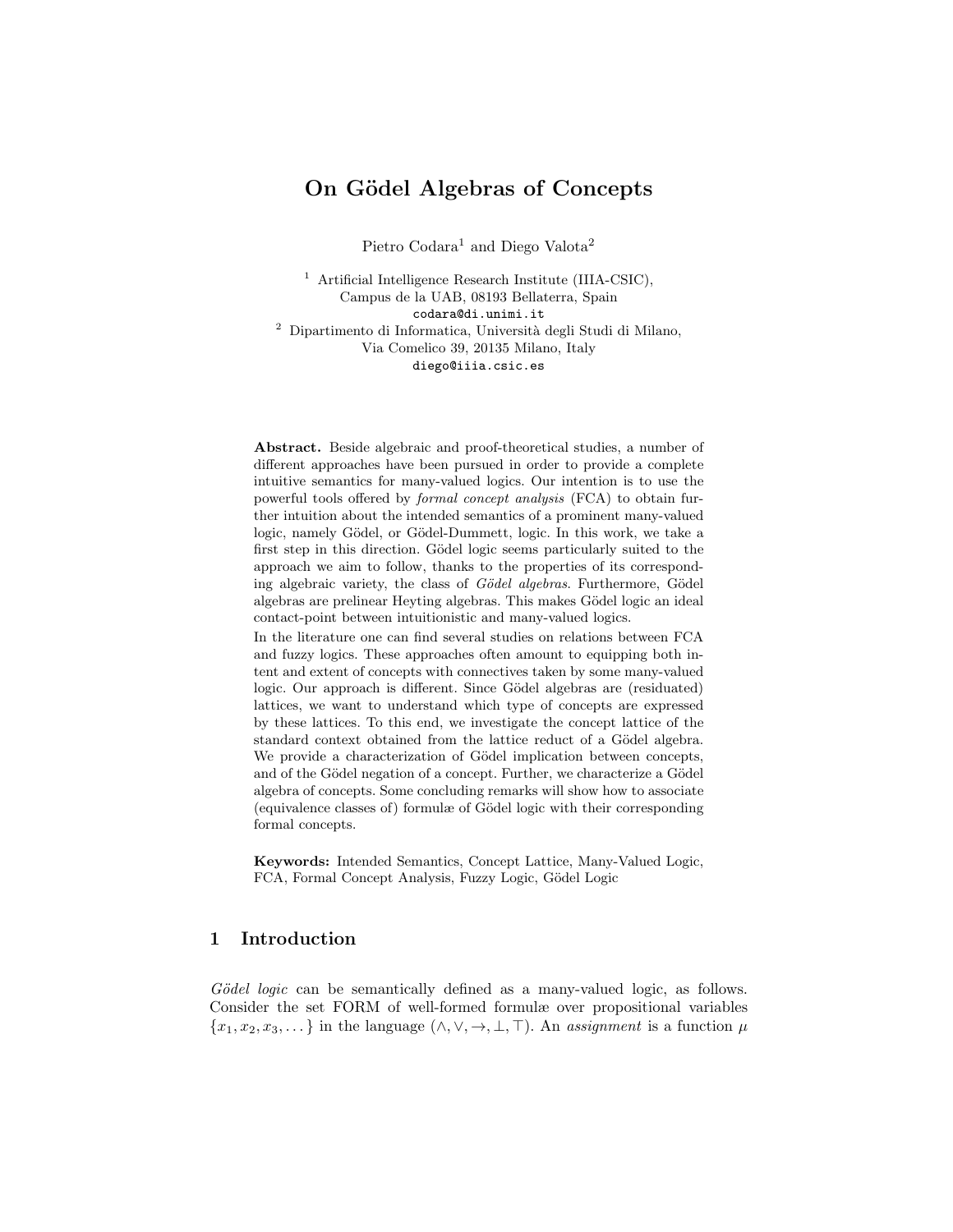from FORM to  $[0, 1] \subseteq \mathbb{R}$ , such that, for any  $\varphi, \psi \in \text{FORM}$ ,

$$
\mu(\bot) = 0, \qquad \mu(\top) = 1,
$$
  
\n
$$
\mu(\varphi \land \psi) = \min{\{\mu(\varphi), \mu(\psi)\}},
$$
  
\n
$$
\mu(\varphi \lor \psi) = \max{\{\mu(\varphi), \mu(\psi)\}},
$$
  
\n
$$
\mu(\varphi \to \psi) = \begin{cases} 1 & \text{if } \mu(\varphi) \le \mu(\psi), \\ \mu(\psi) & \text{otherwise.} \end{cases}
$$

A formula  $\varphi$  such that  $\mu(\varphi) = 1$  for every assignment  $\mu$  is called a *tautology*. To indicate such a case we write  $\models \varphi$ .

Gödel logic can also be syntactically defined as a schematic extension of intuitionistic propositional calculus by the prelinearity axiom

$$
(\varphi \to \psi) \lor (\psi \to \varphi). \tag{P}
$$

We write  $\vdash \varphi$  to mean that the formula  $\varphi$  is derivable from the axioms of Gödel logic using modus ponens as the only deduction rule. Gödel logic is complete with respect to the many-valued semantics defined above: in symbols,  $\vdash \varphi$  if and only if  $\models \varphi$ . Details and proofs can be found in [22].

Even though Gödel logic is an axiomatic extension of intuitionistic logic, the constructive intended semantics<sup>3</sup> of the latter is not suitable for the former. Indeed, think of formulæ of FORM as problems for which we have an algorithmic solution. Then,  $(P)$  states that, for every choice of  $\varphi$  and  $\psi$  in FORM, the solution to  $\varphi$  can be reduced to the solution to  $\psi$ , or the solution to  $\psi$  can be reduced to the solution to  $\varphi$ . A rather strong assumption. This is a common problem of informal intended semantics. They are tailored over a specific logic. Applying them to some extension is not straightforward, or not even possible.

On the other hand, beside algebraic and proof-theoretical studies, a number of different approaches have been attempted to provide semantics for Gödel logics. To mention a few, we cite [5] and [18], where temporal-like and gametheoretic semantics, respectively, are investigated.

The possibility of connecting descriptions of real-world contexts with powerful formal instruments is what makes formal concept analysis (FCA) a promising framework, merging the intuitions of intended semantics with the advantages of formal semantics. In the present work, we study formal contexts associated with Gödel logic from the algebraic point of view. The algebraic semantics of Gödel logic is the subvariety of Heyting algebras satisfying prelinearity. A *Heyt*ing algebra is a structure  $\mathbf{A} = (A, \wedge, \vee, \rightarrow, \top, \bot)$  of type  $(2, 2, 2, 0, 0)$  such that  $(A, \wedge, \vee, \top, \bot)$  is a distributive lattice and the couple  $(\wedge, \rightarrow)$  forms a residuated pair. This means that the unique operation  $\rightarrow$  that satisfies the residuation property,  $x \wedge z \leq y$  if and only if  $z \leq x \rightarrow y$ , is the *residuum* of  $\wedge$ , defined as

$$
x \to y = \max\{z \mid x \land z \le y\}.\tag{1}
$$

<sup>&</sup>lt;sup>3</sup> The intended semantics of a logical language consists of the collection of models that intuitively the language talks about. In this specific case the intended semantics' is the informal description of truth as provability given by Brouwer.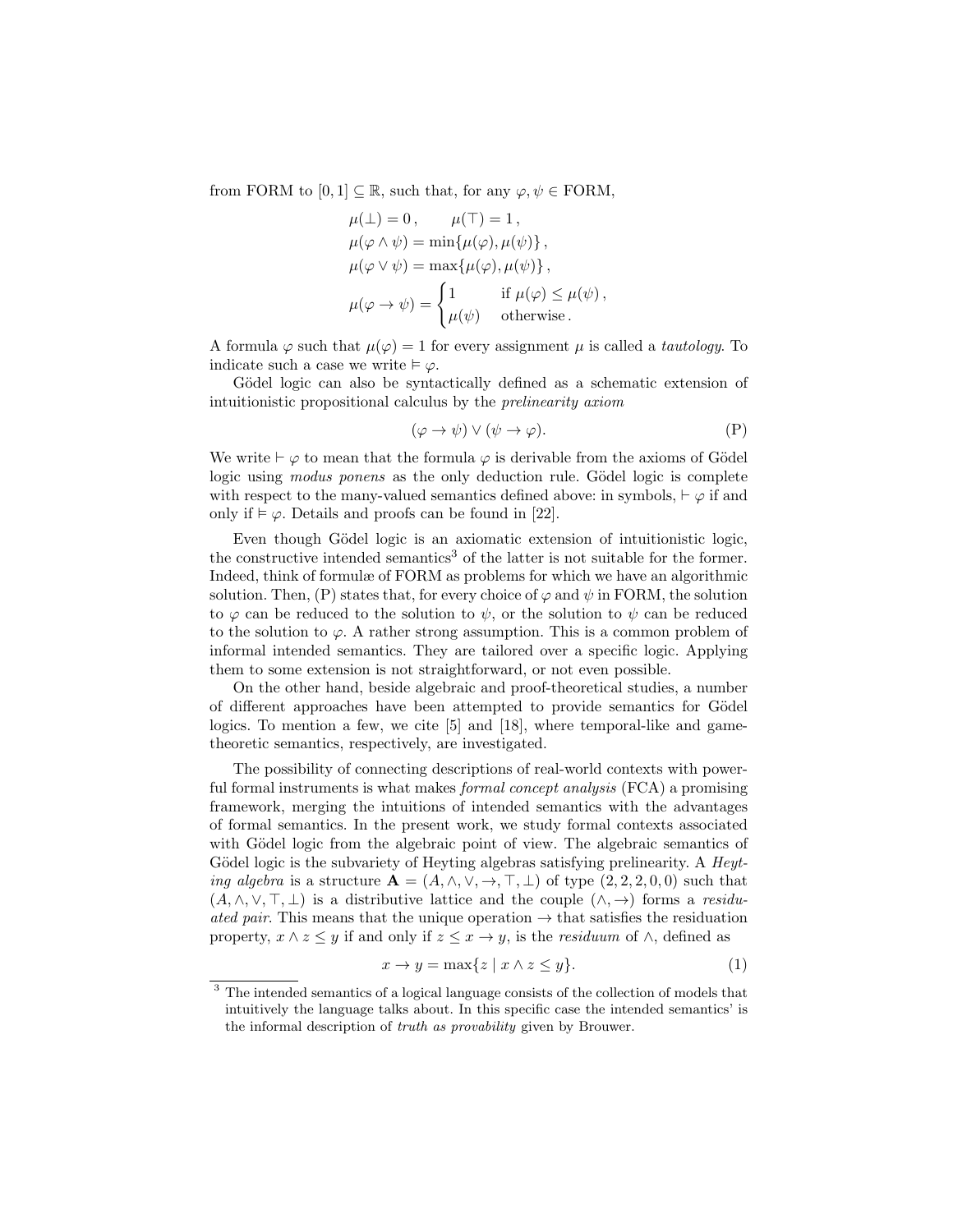Hence, a *Gödel algebra* is a Heyting algebra satisfying the prelinearity equation  $(x \to y) \vee (y \to x) = \top$ , for  $x, y \in A$ . Horn [23] showed that the variety of Gödel algebras is *locally finite*. That is, the classes of finite, finitely generated and finitely presented algebras coincide.

For an integer  $n \geq 1$ , let  $FORM_n$  be the set of all formulæ whose propositional variables are contained in  $\{x_1, \ldots, x_n\}$ . Two formulæ  $\varphi, \psi \in \text{FORM}_n$  are called logically equivalent if both  $\vdash \varphi \rightarrow \psi$  and  $\vdash \psi \rightarrow \varphi$  hold. Logical equivalence is an equivalence relation, denoted by ≡. We denote the equivalence class of a formula  $\varphi$  by  $[\varphi]_{\equiv}$ . It is straightforward to see that the quotient set  $\text{FORM}_n / \equiv$ , endowed with the operations  $\wedge, \vee, \top, \bot$  induced by the corresponding logical connectives, is a distributive lattice with top and bottom element  $\top$  and  $\bot$ , respectively. If, in addition,  $FORM_n \equiv$  is endowed with the operation  $\rightarrow$  induced by the logical implication, then  $FORM_n / \equiv$  becomes a Gödel algebra. The specific Gödel algebra  $\mathcal{G}_n = \text{FORM}_n / \equiv$  is, by construction, the *Lindenbaum algebra* of Gödel logic over the language  $\{x_1, \ldots, x_n\}$ . Lindenbaum algebras are isomorphic to free algebras, thus  $\mathcal{G}_n$  is the free *n*-generated Gödel algebra. Moreover, since the variety of Gödel algebras is locally finite, every finite Gödel algebra can be obtained as a quotient of a free *n*-generated Gödel algebra. For the rest of this paper, all Gödel algebras are assumed to be finite.

In the next Section, we recall some basic notions on FCA. In Section 3 we deal with the concept lattice  $C_A$  of the standard context obtained from a Gödel algebra  $A$ . We prove that endowing  $C_A$  with a suitable implication between concepts, we obtain an algebra of concepts isomorphic to A. Further, we characterize the Gödel negation in terms of concepts. In Section 4 we characterize Gödel algebras of concepts. In Section 5 we show how to associate concepts belonging to a Gödel algebras of concepts with Gödel logic formulæ. Finally, in Section 6 we discuss the integration of this approach with the studies on many-valued (substructural) logics aimed to investigate their intended semantics.

#### 2 Basic Notions on FCA

We recollect the basic definitions and facts about formal concept analysis needed in this work. For further details on this topics we refer the reader to [20].

Recall that an element j of a distributive lattice  $L$  is called a join-irreducible if j is not the bottom of L and if whenever  $j = a \lor b$ , then  $j = a$  or  $j = b$ , for  $a, b \in L$ . Meet-irreducible elements are defined dually. Given a lattice  $L = (L, \Pi, \sqcup, 1)$ , we denote by  $\mathfrak{J}(L)$  the set of its join-irreducible elements, and by  $\mathfrak{M}(L)$  the set of its meet-irreducible elements.

Let  $G$  and  $M$  be arbitrary sets of *objects* and *attributes*, respectively, and let  $I \subseteq G \times M$  be an arbitrary binary relation. Then, the triple  $\mathbb{K} = (G, M, I)$  is called a *formal context*. For  $g \in G$  and  $m \in M$ , we interpret  $(g, m) \in I$  as "the object g has attribute m". For  $A \subseteq G$  and  $B \subseteq M$ , a Galois connection between the powersets of  $G$  and  $M$  is defined through the following operators:

$$
A' = \{ m \in M \mid \forall g \in A : gIm \} \qquad B' = \{ g \in G \mid \forall m \in B : gIm \}
$$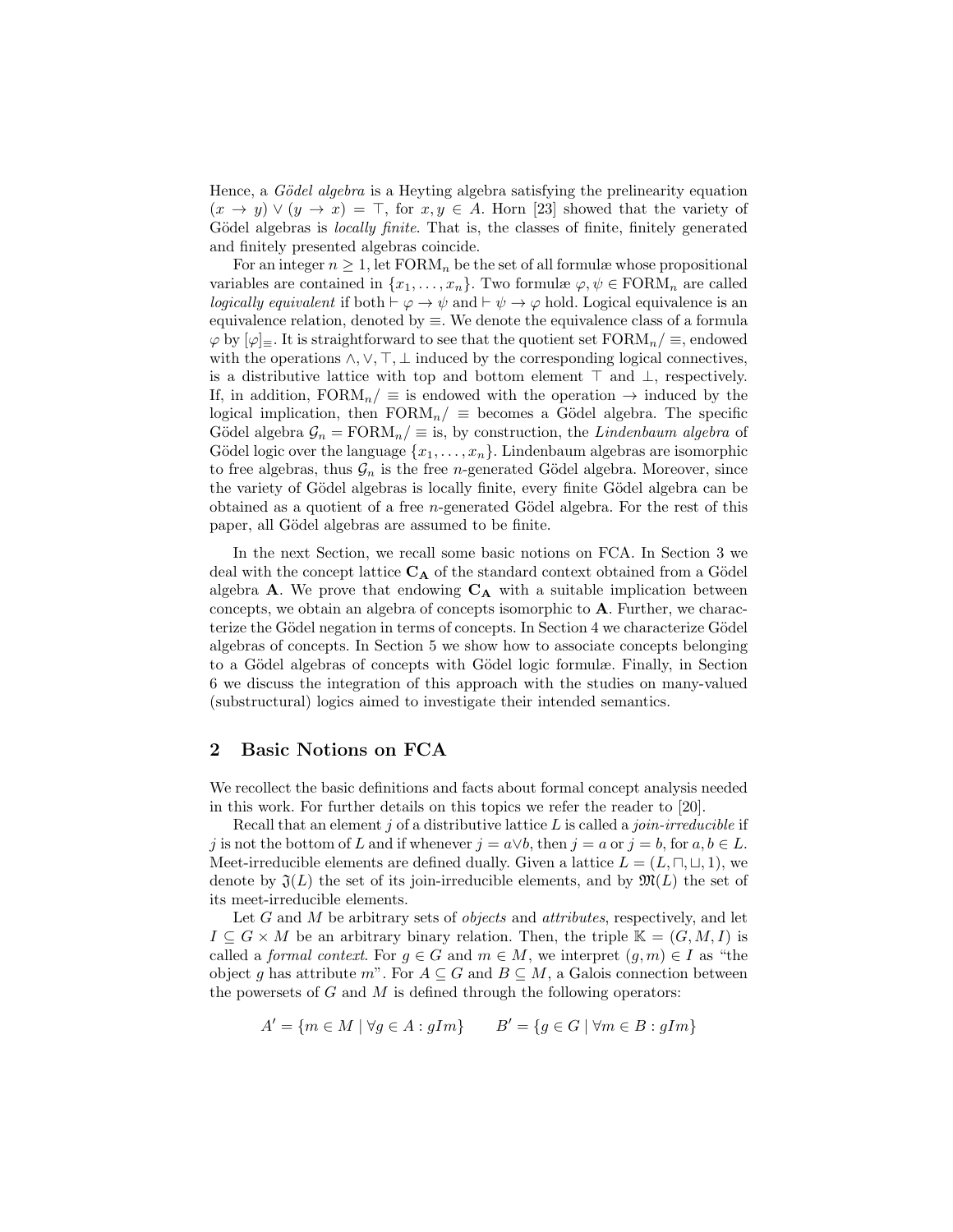Every pair  $(A, B)$  such that  $A' = B$  and  $B' = A$  is called a *formal concept*. A and B are the extent and the intent of the concept, respectively. Given a context K, the set  $\mathfrak{B}(\mathbb{K})$  of all formal concepts of K is partially ordered by  $(A_1, B_1) \leq (A_2, B_2)$  if and only if  $A_1 \subseteq A_2$  (or, equivalently,  $B_2 \subseteq B_1$ ). The basic theorem on concept lattices [20, Theorem 3] states that the set of formal concepts of the context K is a complete lattice  $(\mathfrak{B}(\mathbb{K}), \sqcap, \sqcup)$ , called *concept lattice*, where meet and join are defined by:

$$
\prod_{j \in J} (A_j, B_j) = \left( \bigcap_{j \in J} A_j, \left( \bigcup_{j \in J} B_j \right)^{n} \right),
$$
\n
$$
\bigcup_{j \in J} (A_j, B_j) = \left( \left( \bigcup_{j \in J} A_j \right)^{n}, \bigcap_{j \in J} B_j \right),
$$
\n(2)

for a set J of indexes. The following proposition is fundamental for our treatise.

**Proposition 1** ([20, Proposition 12]). For every finite lattice L there is (up to isomorphisms) a unique context  $\mathbb{K}_L$ , with  $L \cong \mathfrak{B}(\mathbb{K}_L)$ :

 $\mathbb{K}_L := (\mathfrak{J}(L), \mathfrak{M}(L), \leq).$ 

The context  $\mathbb{K}_L$  is called the *standard context* of the lattice  $L$ .

Since L is finite,  $\mathfrak{J}(L)$  is finite. Hence, the concept  $(\mathfrak{J}(L), \emptyset)$  is the top element of  $\mathfrak{B}(\mathbb{K}_L)$ . We denote it  $\mathcal{T}_G$ , emphasizing the fact that the join-irreducible elements of L are the objects of our context. Analogously, the concept  $(\emptyset, \mathfrak{M}(L))$ is the bottom element of  $\mathfrak{B}(\mathbb{K}_L)$ , and we denote it by  $\perp_M$ .

Example 1. Let  $L = (\{a, b, c, d, e, f\}, \leq)$  be the finite distributive lattice in Figure 1(a). Then,  $\mathfrak{J}(L) = \{b, c, e\}$ , and  $\mathfrak{M}(L) = \{b, d, e\}$ . Let  $G = \{g_1, g_2, g_3\}$ , and  $M = \{m_1, m_2, m_3\}$ . We relabel  $\mathfrak{J}(L)$ , and  $\mathfrak{M}(L)$  via the labeling functions  $\lambda_J : \mathfrak{J}(L) \to G$ , and  $\lambda_M : \mathfrak{M}(L) \to M$  such that  $\lambda_J(b) = g_1, \lambda_J(c) = g_2$ ,  $\lambda_J(e) = g_3, \lambda_M(b) = m_1, \lambda_M(d) = m_2$ , and  $\lambda_M(e) = m_3$ . The following tables show the standard context  $\mathbb{K}_L$ , and its relabeling in terms of G and M:

| $\leq$   b  d  e |  |  | $\leq  m_1 m_2 m_3 $ |  |
|------------------|--|--|----------------------|--|
|                  |  |  |                      |  |
|                  |  |  |                      |  |
| IP.              |  |  |                      |  |

The concept lattice  $\mathfrak{B}(\mathbb{K}_L)$  is depicted in Figure 1(b).

#### 3 Gödel Algebras of Concepts

**Definition 1.** Let  $K$  be a finite context, and let  $\mathfrak{B}(K)$  be its concept lattice. For every two concepts  $C_1 = (G_1, M_1)$  and  $C_2 = (G_2, M_2)$  in  $\mathfrak{B}(\mathbb{K})$ , we define the p-implication  $(\Rightarrow)$  as:

$$
C_1 \Rightarrow C_2 = \bigsqcup \{ (G_k, M_k) \in \mathfrak{B}(\mathbb{K}) \mid M_k \supseteq M_2 \setminus M_1 \}.
$$
  $(\Rightarrow)$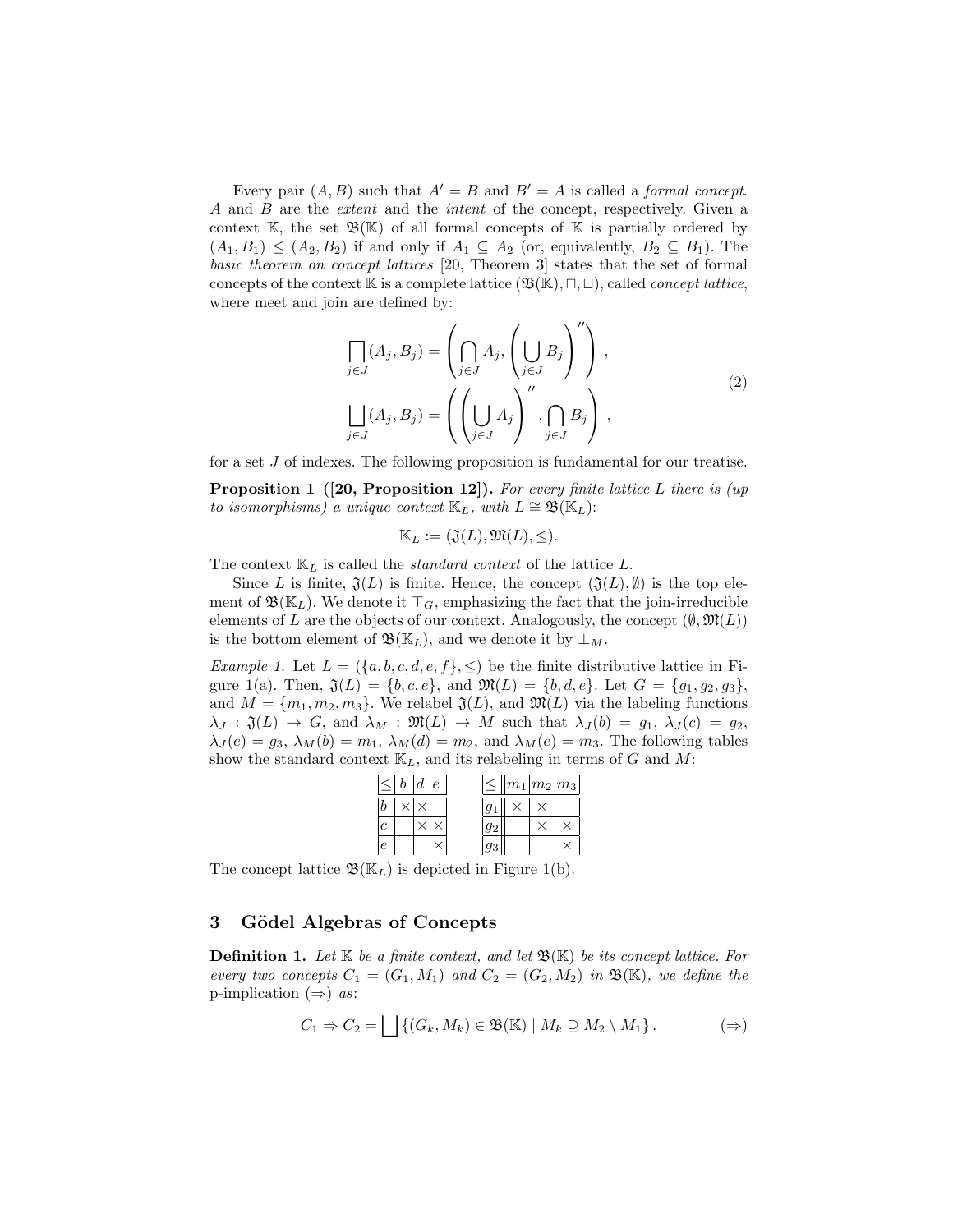

Fig. 1: A finite distributive lattice L, and its corresponding concept lattice  $\mathfrak{B}(\mathbb{K}_L)$ .

The following example better clarifies the previous definition.

Example 2. Consider the concept lattice depicted in Figure 1(b). Then,

$$
(\{g_1, g_2\}, \{m_2\}) \Rightarrow (\{g_2\}, \{m_2, m_3\}) = (\{g_2, g_3\}, \{m_3\}),(\{g_2\}, \{m_2, m_3\}) \Rightarrow (\emptyset, M) = (\{g_1\}, \{m_1, m_2\}).
$$

The following proposition provides a way to build a concept lattice isomorphic to every Gödel algebra.

**Proposition 2.** Let  $A = (A, \wedge, \vee, \rightarrow, \top, \bot)$  be a Gödel algebra, and let  $C_A =$  $\mathfrak{B}((\mathfrak{J}(A),\mathfrak{M}(A),\leq))$  be the concept lattice of its standard context. Then, the algebra  $\mathbf{C}_\mathbf{A} = (C_{\mathbf{A}}, \Box, \Box, \Rightarrow, \top_G, \bot_M)$ , where  $\Rightarrow$  is the p-implication, is isomorphic to A.

Proof. Since each Gödel algebra is a finite lattice, it is isomorphic to the concept lattice of the associated standard context (c.f. Proposition 1). Let  $f: A \rightarrow C_A$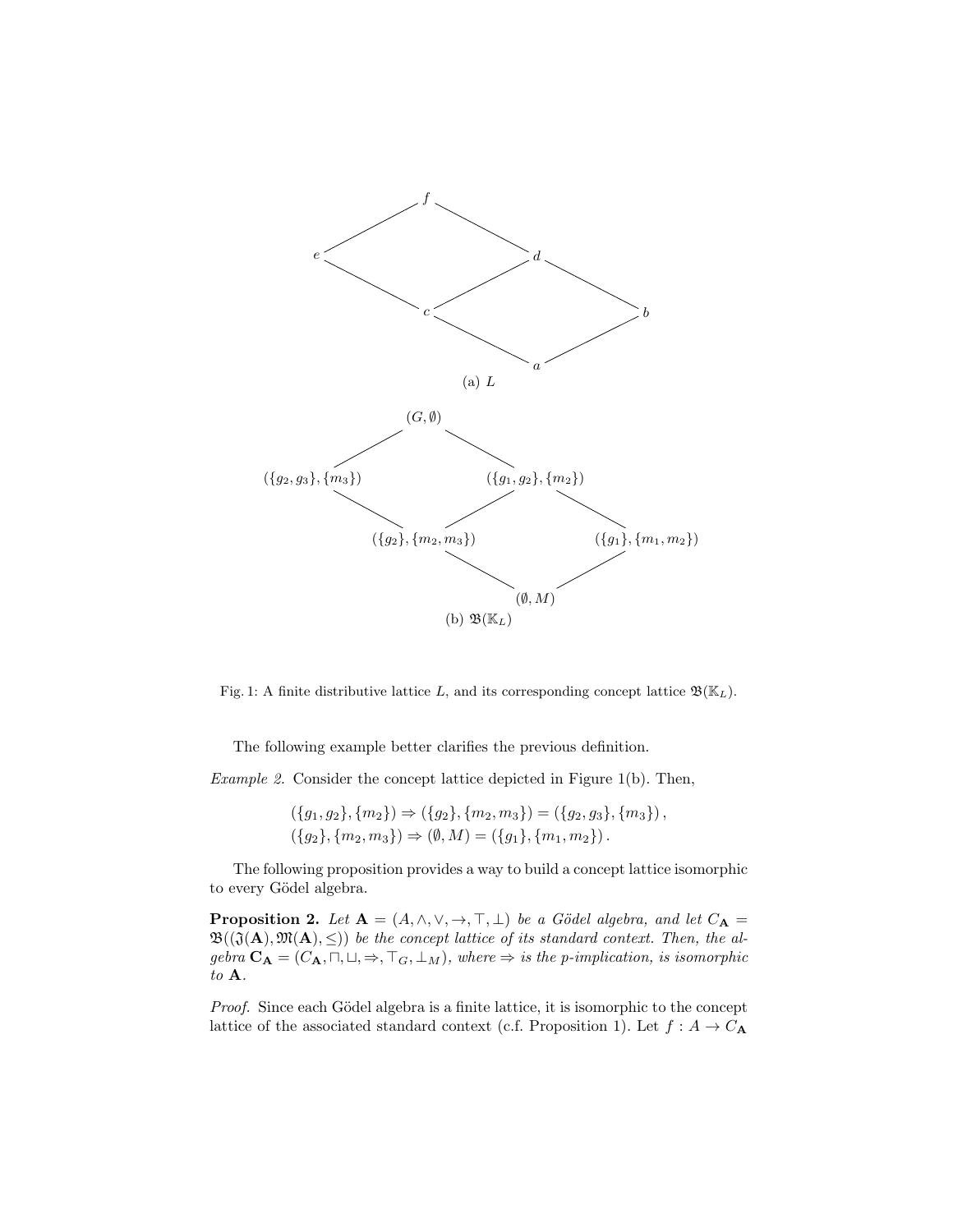be such an isomorphism. We have to show that  $f$  extends to an isomorphism of Gödel algebras, that is

$$
f(x \to y) = f(x) \Rightarrow f(y), \tag{3}
$$

for each  $x, y \in A$ . To this end, it suffices to prove the following claim.

*Claim.* The couple  $(\square, \Rightarrow)$  is a residuated pair.

We need to show that  $(\square, \Rightarrow)$  satisfies the residuum equation (1). That is

$$
(C_1 \Rightarrow C_2) = \bigsqcup \{ C_i \in C_{\mathbf{A}} \mid C_i \sqcap C_1 \le C_2 \},\tag{4}
$$

for every  $C_1 = (G_1, M_1)$  and  $C_2 = (G_2, M_2)$  in  $C_A$ . We call  $C_z = (G_z, M_z)$  $\bigcup \{C_i \in C_{\mathbf{A}} \mid C_i \sqcap C_1 \leq C_2\}$ . By Definition 1, we have:

$$
(C_1 \Rightarrow C_2) = \bigsqcup \{ (G_i, M_i) \in C_{\mathbf{A}} \mid M_i \supseteq M_2 \setminus M_1 \} = C_s = (G_s, M_s). \tag{5}
$$

We have to show that  $M_s = M_z$  (equivalently,  $G_s = G_z$ ). By (4),  $M_z$  is the smallest subset of M that belongs to a concept, and such that  $M_z \cup M_1 \supseteq M_2$ . In other words,  $M_z$  is precisely the smallest  $M_t$  such that  $M_t \supseteq M_2 \setminus M_1$ . Hence, by (5),  $M_z$  coincides with  $M_s$ . This settles the claim.

By the preceding claim,  $\Rightarrow$  is precisely the unique (Gödel) residuum of  $\Box$ . Since the lattice isomorphisms f also preserves  $\Box$ , we have shown (3), and our statement is proved.  $\Box$ 

We have derived the natural notion of implication between concepts in case the concept lattice is a Gödel algebra. Indeed, the p-implication satisfy the residuation law. It is now easy to provide a characterization of the Gödel negation of a concept.

**Definition 2.** Let  $\mathfrak{B}(\mathbb{K})$  be a concept lattice over a context  $\mathbb{K}$ , and let  $(G_1, M_1) \in$  $\mathfrak{B}(\mathbb{K})$ . We call the p-complement of  $(G_1, M_1)$  the following operation:

$$
\sim (G_1, M_1) = \bigsqcup \left\{ (G_k, M_k) \in \mathfrak{B}(\mathbb{K}) \mid M_k \supseteq M \setminus M_1 \right\}.
$$

Corollary 1. The p-complement is the Gödel negation in a Gödel algebra of concepts.

*Proof.* In Gödel logic the negation connective is derived from the implication:  $\neg x := x \to \bot$ . An easy computation shows that, if C is a concept of a Gödel algebra of concepts, then  $\sim C = C \Rightarrow \bot$ .

Example 3. Consider the concept lattice depicted in Figure 1(b). Then,

$$
\sim (\{g_1, g_2\}, \{m_2\}) = (\emptyset, M), \sim (\{g_2\}, \{m_2, m_3\}) = (\{g_1\}, \{m_1, m_2\}).
$$

Compare the second negation with Example 2.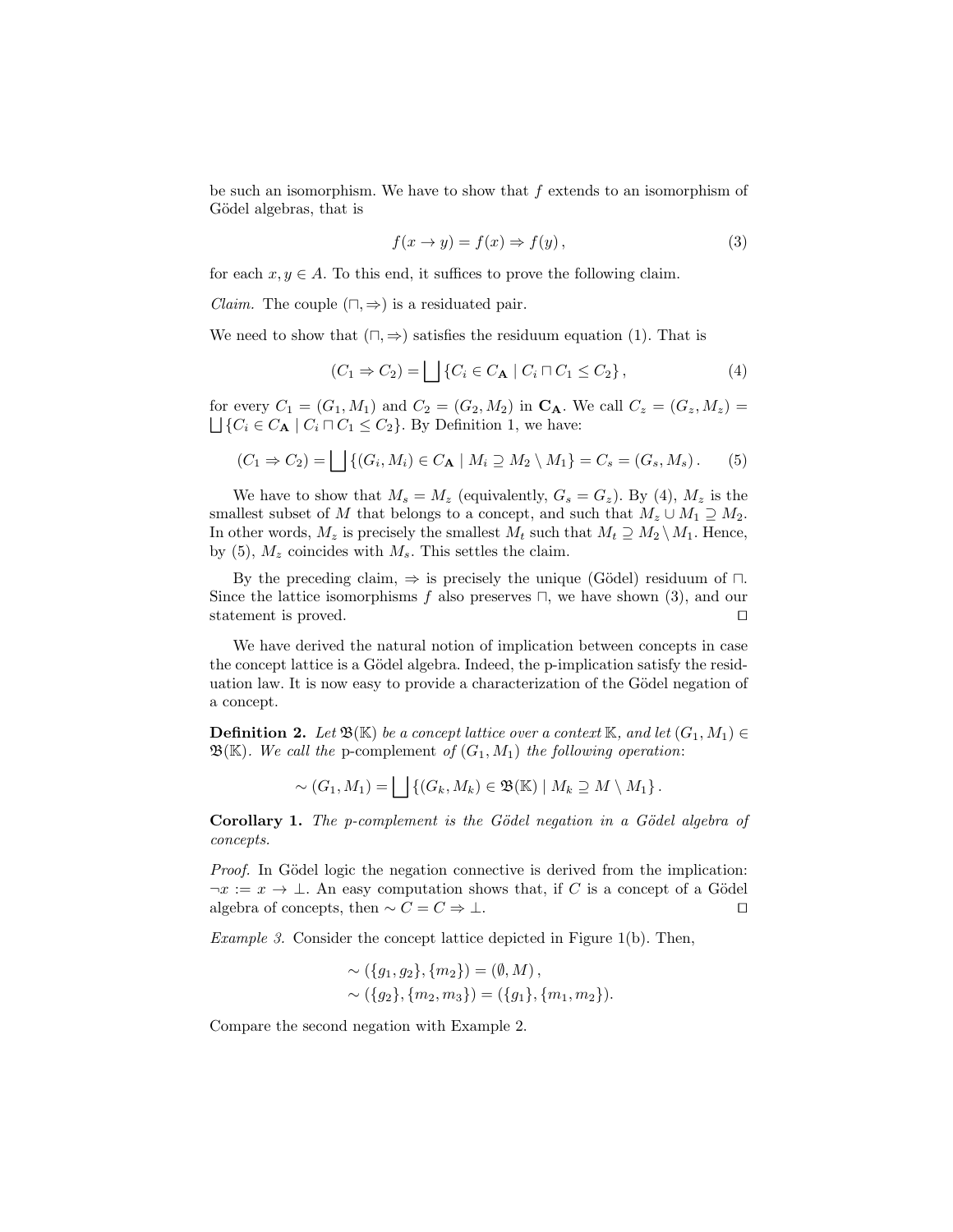#### 4 Characterizing Gödel Algebras of Concepts

Let K be a finite context, and let  $(\mathfrak{B}(\mathbb{K}), \sqcap, \sqcup)$  be its concept lattice. If, for each  $C_1, C_2 \in \mathfrak{B}(\mathbb{K})$ , there exists a greatest context  $C \in \mathfrak{B}(\mathbb{K})$  such that  $C_1 \sqcap C \leq C_2$ , then  $\mathfrak{B}(\mathbb{K})$  is a residuated lattice. The concept C is called the residuum, and it is denoted by  $C_1 \Rightarrow C_2$ . Since the residuum, if it exists, is unique, we have that  $\Rightarrow$  must be exactly the p-implication defined in Definition 1. Indeed, in the proof of Proposition 2 it is shown that  $(\square, \Rightarrow)$  is a residuated pair. In general, a concept lattice need not be a distributive lattice. However, the existence of a residuum respect to the  $\Box$  implies distributivity. Hence, in order to provide a characterization of Gödel algebras of concepts, we do not need to characterize distributivity. Nonetheless, the characterization of distributivity in concept lattices is an important topic in itself. An intrinsic characterization of distributivity in the finite case is provided in [26]. The infinite case has also been investigated, see [15].

The following proposition characterizes those concept lattices which are Gödel algebras.

**Proposition 3.** Let  $\mathbb{K}$  be a finite context, and let  $(\mathfrak{B}(\mathbb{K}), \sqcap, \sqcup)$  be its concept lattice. Then,

(i)  $(\mathfrak{B}(\mathbb{K}), \sqcap, \sqcup, \Rightarrow, \top_G, \bot_M)$  is a Heyting algebra if and only if for each  $C_1 =$  $(G_1, M_1), C_2 = (G_2, M_2) \in \mathfrak{B}(\mathbb{K})$  there exists a greatest contest  $C \in \mathfrak{B}(\mathbb{K})$ such that  $C_1 \sqcap C \leq C_2$ .

Moreover, let  $C_l = (G_l, M_l) \in \mathfrak{B}(\mathbb{K})$  be such that  $M_l$  is the smallest set of attributes satisfying  $M_l \supseteq M_2 \setminus M_1$ . Analogously, let  $C_r = (G_r, M_r) \in \mathfrak{B}(\mathbb{K})$  be such that  $M_r$  is the smallest set of attributes satisfying  $M_r \supseteq M_1 \setminus M_2$ .

(ii) The Heyting algebra  $(\mathfrak{B}(\mathbb{K}), \sqcap, \sqcup, \Rightarrow, \top_G, \perp_M)$  is a Gödel algebra if and only if  $M_l \cap M_r = \emptyset$ .

Proof. The first part of the proposition is an immediate translation of the residuation property in terms of concepts. It has already been discussed in the beginning of the present section. We just need to prove (ii). Recall that Gödel algebras are Heyting algebras with a prelinear implication. We have to prove that the pimplication  $\Rightarrow$  satisfies the prelinearity equation  $(C_1 \Rightarrow C_2) \sqcup (C_2 \Rightarrow C_1) = \top_G$ , for every  $C_1, C_2 \in \mathfrak{B}(\mathbb{K})$ , if, and only if,  $M_l \cap M_r = \emptyset$ .

Let

$$
C_1 \Rightarrow C_2 = C_s = (G_s, M_s) = \bigsqcup \{ (G_i, M_i) \in \mathfrak{B}(\mathbb{K}) \mid M_i \supseteq M_2 \setminus M_1 \},
$$
  

$$
C_2 \Rightarrow C_1 = C_z = (G_z, M_z) = \bigsqcup \{ (G_i, M_i) \in \mathfrak{B}(\mathbb{K}) \mid M_i \supseteq M_1 \setminus M_2 \}.
$$

Hence, prelinearity equation can be rewritten as:

$$
C_s \sqcup C_z = (\mathfrak{J}(\mathfrak{B}(\mathbb{K})), \emptyset).
$$

We observe that  $M_l = M_s$ , and  $M_r = M_z$ . Thus,  $C_s \sqcup C_z = (\mathfrak{J}(\mathfrak{B}(\mathbb{K})), \emptyset)$  is equivalent to  $M_l \cap M_r = \emptyset$ , and (ii) is proved.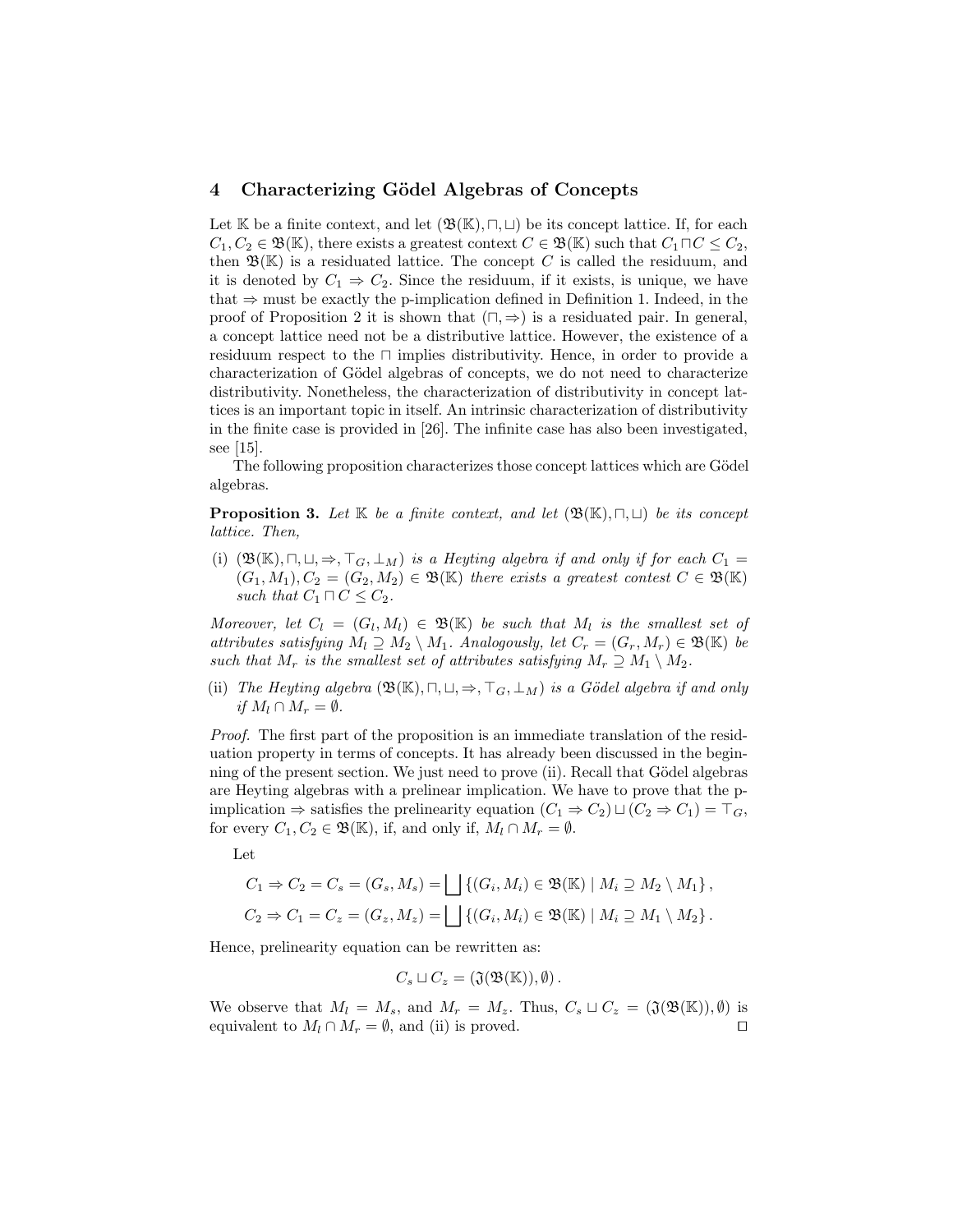#### 5 Formal Concepts Described by Gödel Logic Sentences

In Section 3 we have associated formal concepts with elements of a finite Gödel algebra. Moreover, we have endowed the concept lattice with suitable operations, showing that every Gödel algebra is isomorphic to its associated concept lattice endowed with a p-implication. In this section, we advance some remarks on the logical counterpart of Gödel algebras, namely Gödel logic. Consider the free  $n$ generated Gödel algebra  $\mathcal{G}_n$ . Since every finite Gödel algebra can be obtained as a quotient of a free  $n$ -generated Gödel algebra, we can effectively associate every Gödel logic formula with a corresponding concept. Knowing that  $\mathcal{G}_n$  is a finite (distributive) lattice whose elements are formulæ in  $n$  variables (up to logical equivalence), and since for every finite lattice there is a unique reduced context K, one can, indeed, relate (equivalence classes of) logical formulæ in  $\mathcal{G}_n$  with the concepts in K. That is precisely what we do in this section.

We start with a small example that can be dealt with via a trivial computation: the free 1-generated Gödel algebra  $G_1$ . Comparing Figure 2 and Figure 1, one immediately notes that the lattice structure of  $G_1$  is isomorphic to  $\mathfrak{B}(\mathbb{K}_L)$  in Figure 1(b). Hence, by Proposition 1, there exists a lattice isomorphism  $f: L(\mathcal{G}_1) \to \mathfrak{B}(\mathbb{K}_L)$  such that

$$
f(\top) = (G, \emptyset), \qquad f(\neg\neg x) = (\{g_2, g_3\}, \{m_3\}),
$$
  
\n
$$
f(x \land \neg x) = (\{g_1, g_2\}, \{m_2\}), \qquad f(x) = (\{g_2\}, \{m_2, m_3\}),
$$
  
\n
$$
f(\neg x) = (\{g_1\}, \{m_1, m_2\}), \qquad f(\bot) = (\emptyset, M).
$$

Moreover, by Proposition 2,  $\mathfrak{B}(\mathbb{K}_L) = \mathbb{C}_{\mathcal{G}_1}$  and f is an isomorphism of algebras. Then,

$$
f([x \lor \neg x]_{\equiv} \to [x]_{\equiv}) = f([ \neg \neg x]_{\equiv}) =
$$
  
= (\{g\_2, g\_3\}, \{m\_3\}) = (\{g\_1, g\_2\}, \{m\_2\}) \Rightarrow (\{g\_2\}, \{m\_2, m\_3\}),  

$$
f([x]_{\equiv} \to [\perp]_{\equiv}) = f([ \neg x]_{\equiv}) =
$$
  
= (\{g\_1\}, \{m\_1, m\_2\}) = (\{g\_2\}, \{m\_2, m\_3\}) \Rightarrow (\emptyset, M).

Compare with Example 2.

Let us consider a more complicated structure. Take the formula  $\psi = \neg\neg x_1 \wedge$  $\neg\neg x_2 \wedge (x_1 \vee x_2)$  over  $\{x_1, x_2\}$ , and let **A** be the Gödel algebra  $\mathcal{G}_2/(\psi = \top)$ depicted in Figure 3 (note that the equivalence classes displayed are the ones of  $\mathcal{G}_2/(\psi = \top)$ , not of  $\mathcal{G}_2$ ).

Observe that  $\mathfrak{J}(\mathbf{A}) = \{ [x_1]_{\equiv}, [x_2]_{\equiv}, [x_1 \wedge x_2]_{\equiv} \}$ , and  $\mathfrak{M}(\mathbf{A}) = \{ [x_1]_{\equiv}, [x_2]_{\equiv} \}$ . Let  $G = \{g_1, g_2, g_3\}$ , and  $M = \{m_1, m_2\}$ , and define the labeling functions  $\lambda_J : \mathfrak{J}(L) \to G$  and  $\lambda_M : \mathfrak{M}(L) \to M$  by  $\lambda_J([x_1 \wedge x_2]_{\equiv}) = g_1, \lambda_J([x_1]_{\equiv}) = g_2,$  $\lambda_J([x_2]_\equiv) = g_3, \lambda_M([x_1]_\equiv) = m_1$ , and  $\lambda_M([x_1]_\equiv) = m_2$ . The following two tables provide the standard context  $C_{\mathbf{A}}$ , and its relabeling in terms of G and M.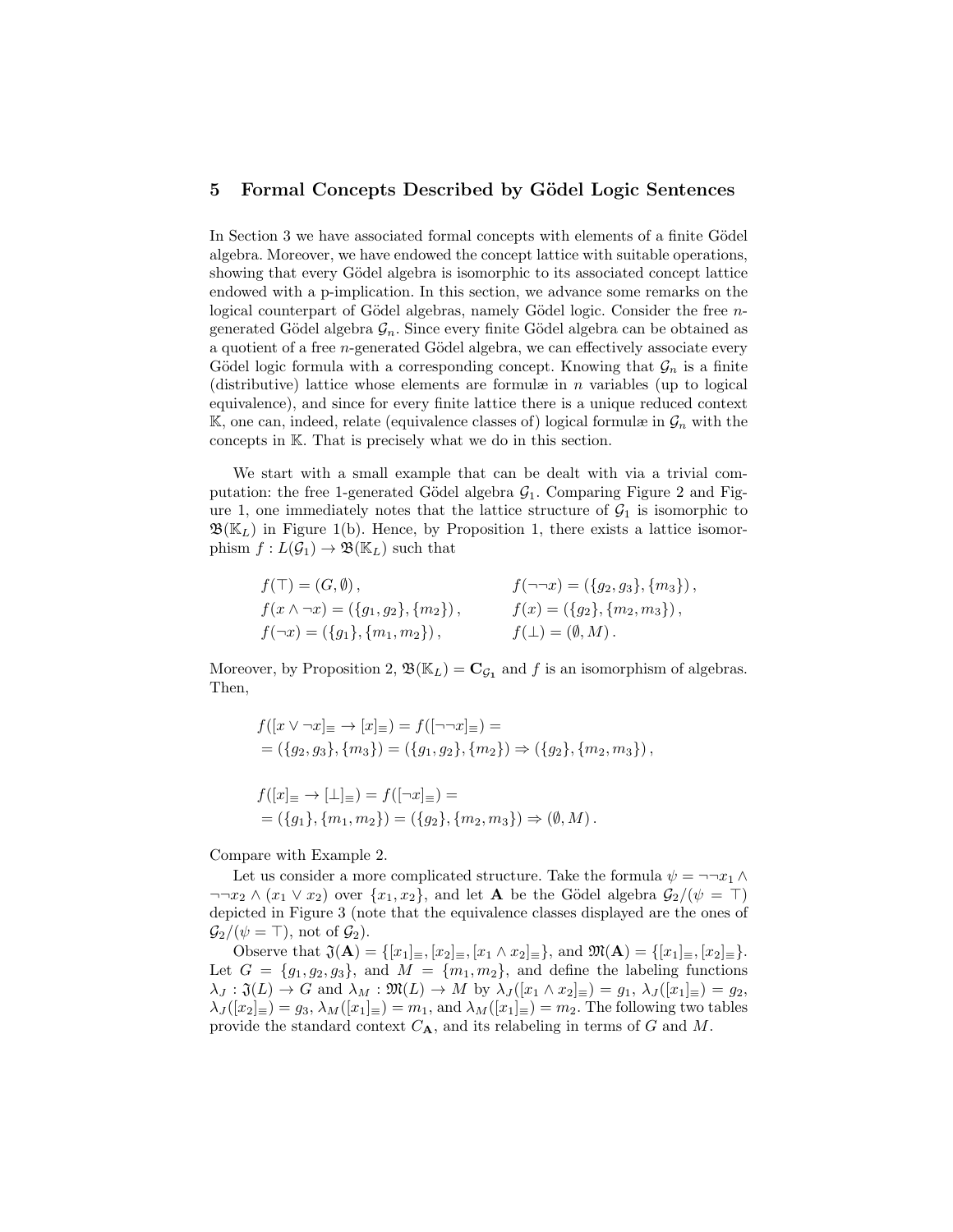

Fig. 2: The free 1-generated Gödel algebra  $\mathcal{G}_1$ .



Fig. 3: A quotient of the free 2-generated Gödel algebra.

|                                    | $x_1$ = $x_2$ = $x_3$ |  | $\leq  m_1 m_2 $ |  |
|------------------------------------|-----------------------|--|------------------|--|
| $x_1 \wedge x_2 = \ $              |                       |  |                  |  |
| $\left\lfloor x_1 \right\rfloor =$ |                       |  |                  |  |
| $ x_2 $                            |                       |  |                  |  |

Figure 4 shows the concept lattice associated with the Gödel algebra  $\mathbf{A} =$  $\mathcal{G}_2/(\psi = \top).$ 

The characterization of free finitely generated Gödel algebras is a well-investigated topic that is beyond the scope of this paper. A functional representation is given in [21], while [1] is a state-of-the-art treatise on representations of many-valued logics. For our purposes it is sufficient to know that [2] contains a recursive description of  $\mathcal{G}_n$ , together with normal forms for Gödel logic, while in [14] the authors provide a combinatorial method to generate  $\mathcal{G}_n$  and its quotients.

A general procedure to associate formal concepts with Gödel logic formulæ can be sketched out, based on the preceding examples. Let  $\varphi_1, \ldots, \varphi_m, \psi$  be Gödel logic formulæ over  $\{x_1, \ldots, x_n\}$ , with  $m \geq 0$ , and  $n \geq 1$ . Generate  $\mathcal{G}_n$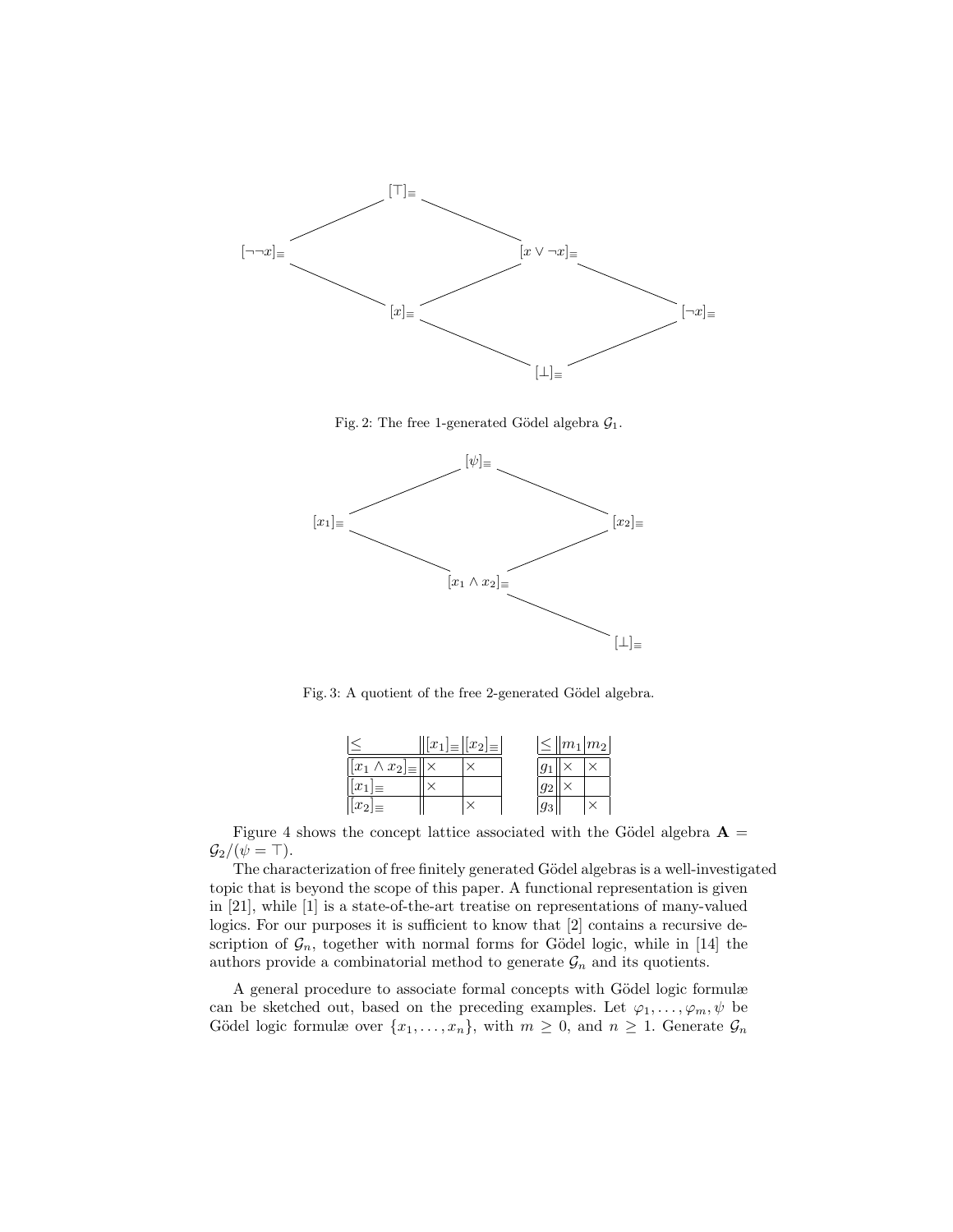

Fig. 4: The concept lattice associated with the Gödel algebra  $\mathcal{G}_2/(\psi = \top)$ 

(see [2, 14]) and apply Proposition 1, obtaining  $C_{\mathcal{G}_n}$ . Then,  $\{\varphi_1, \ldots, \varphi_m\} \vdash \psi$ amounts to evaluating  $\psi$  over  $\mathcal{G}_n/(\varphi_1 = \top, \ldots, \varphi_m = \top)$ . Proposition 2 states that  $\mathbf{C}_{\mathcal{G}_n}$  is isomorphic to  $\mathcal{G}_n$ . Hence, such evaluation provides also a concept in  $\mathbf{C}_{\mathcal{G}_n}$ , that is, precisely the concept associated with  $\psi$ . This allows us to express formal concepts associated with  $\psi$ , for every theory  $\{\varphi_1, \ldots, \varphi_m\}$  in Gödel logic.

#### 6 Concluding Remarks

In the basic setting of FCA (see Section 2) it is assumed that concepts are crisp. In the literature one can find several studies whose aim is the "fuzzification" of I, the relation between G and M. The first one being [10], while [8] and [7] are good overview of these investigations. A further generalization of this type of approach is given in [6], where the author considers both relation and order in FCA as defined over fuzzy sets (or residuated lattices in general). Our method diverges from those approaches. We exploit the classical notions of FCA to obtain new insight on algebraic semantics of many-valued logics. Indeed, in the above sections we have shown that it is possible to associate a formal concept with every formula of Gödel logic. Further, we have provided a characterization of concept lattices isomorphic to G¨odel algebras in terms of formal contexts. In this way we could effectively find contexts over which Gödel logic can be used to reason about.

In other words, whenever a concept lattice satisfies Proposition 3, we are dealing with a Gödel algebra of concepts. Under such conditions, concepts can be combined via the lattice operators meet and join – see  $(2)$  –, but also via the operations of p-implication and p-complement introduced in Section 3. The latter operations correspond, respectively, with the Gödel logic implication and negation, as shown in Proposition 2 and Corollary 1. In this sense we can say that our new interpretation can be viewed as an alternative semantics for Gödel logic. In order to acquire a full understanding of this semantics, we aim to investigate, in future work, the effect of the p-implication and p-complement over concepts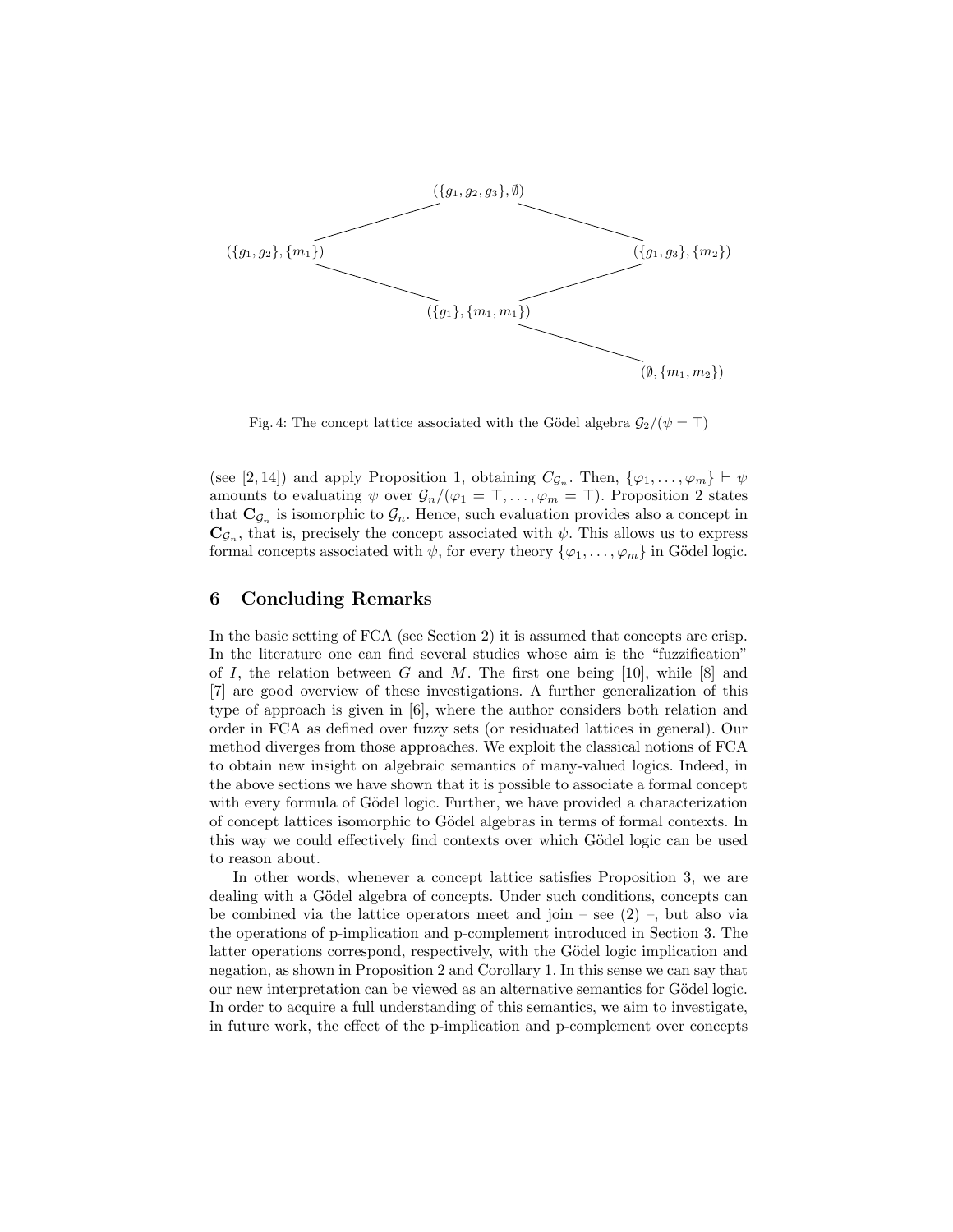obtained from contexts describing real-world scenarios. The ultimate goal is to get more insight about the meaning of Gödel logic by running empirical experiments over real data. Through this work we believe that this can be done.

The approach used in this work is not limited to Gödel logic, but it can be generally applied to many non-classical logics. Broadly speaking, it is sufficient that the corresponding algebraic semantics has a complete lattice reduct. As a many-valued logic, Gödel logic is a schematic extension of the fundamental system BL introduced by Hájek in  $[22]$ , which in turn is a schematic extension of the Monoidal T-norm Logic (MTL) [16]. Hence, we believe that extending our method to other logics in this hierarchy could be an interesting task. The first issue to deal with is the fact that these logics have a monoidal conjunction in addition to the lattice one. A good starting point would be investigate logics where representations of free algebras are already available, e.g., Nilpotent Minimum logic [11, 3], or Revised Drastic Product logic [27]. Further, many-valued logics are just particular substructural logics whose algebraic semantics is provided by the class of residuated lattices [19], giving thus space for further generalizations.

Additional research has to be done to compare our method with other investigations regarding alternative semantics and intended meaning of many-valued logics. For the former we can cite probabilistic  $[4, 3]$ , temporal  $[9]$  and gametheoretic [17] approaches, and [24, 25, 13, 12] for the latter.

Acknowledgements. We thank Matteo Bianchi for useful discussions about the subject of the paper. We acknowledge the support of our Marie Curie INdAM-COFUND fellowships.

## References

- 1. Aguzzoli, S., Bova, S., Gerla, B.: Free Algebras and Functional Representation. In: Cintula, P., H´ajek, P., Noguera, C. (eds.) Handbook of Mathematical Fuzzy Logic, Studies in Logic, vol. 38, chap. IX, pp. 713–791. College Publications, London (2011)
- 2. Aguzzoli, S., Gerla, B.: Normal Forms and Free Algebras for Some Extensions of MTL. Fuzzy Sets and Systems 159(10), 1131–1152 (2008)
- 3. Aguzzoli, S., Gerla, B.: Probability Measures in the Logic of Nilpotent Minimum. Studia Logica 94(2), 151–176 (2010)
- 4. Aguzzoli, S., Gerla, B., Marra, V.: De Finetti's No-Dutch-Book Criterion for Gödel logic. Studia Logica 90(1), 25–41 (2008)
- 5. Aguzzoli, S., Gerla, B., Marra, V.: Embedding Gödel propositional logic into Prior's tense logic. In: Magdalena, L., Ojeda-Aciego, M., Verdegay, J. (eds.) Proceedings of IPMU'08. pp. 992–999. Torremolinos (Málaga) (June 2008)
- 6. Belohlávek, R.: Concept lattices and order in fuzzy logic. Ann. Pure Appl. Logic 128(1-3), 277–298 (2004)
- 7. Belohlávek, R.: What is a Fuzzy Concept Lattice? II. In: Kuznetsov, S., Slezak, D., Hepting, D., Mirkin, B. (eds.) RSFDGrC. Lecture Notes in Computer Science, vol. 6743, pp. 19–26. Springer (2011)
- 8. Belohlávek, R., Vychodil, V.: What is a Fuzzy Concept Lattice? In: Belohlávek, R., Snášel, V. (eds.) Proceedings of CLA 2005. vol. 162, pp. 34–45. CEUR WS (2005)